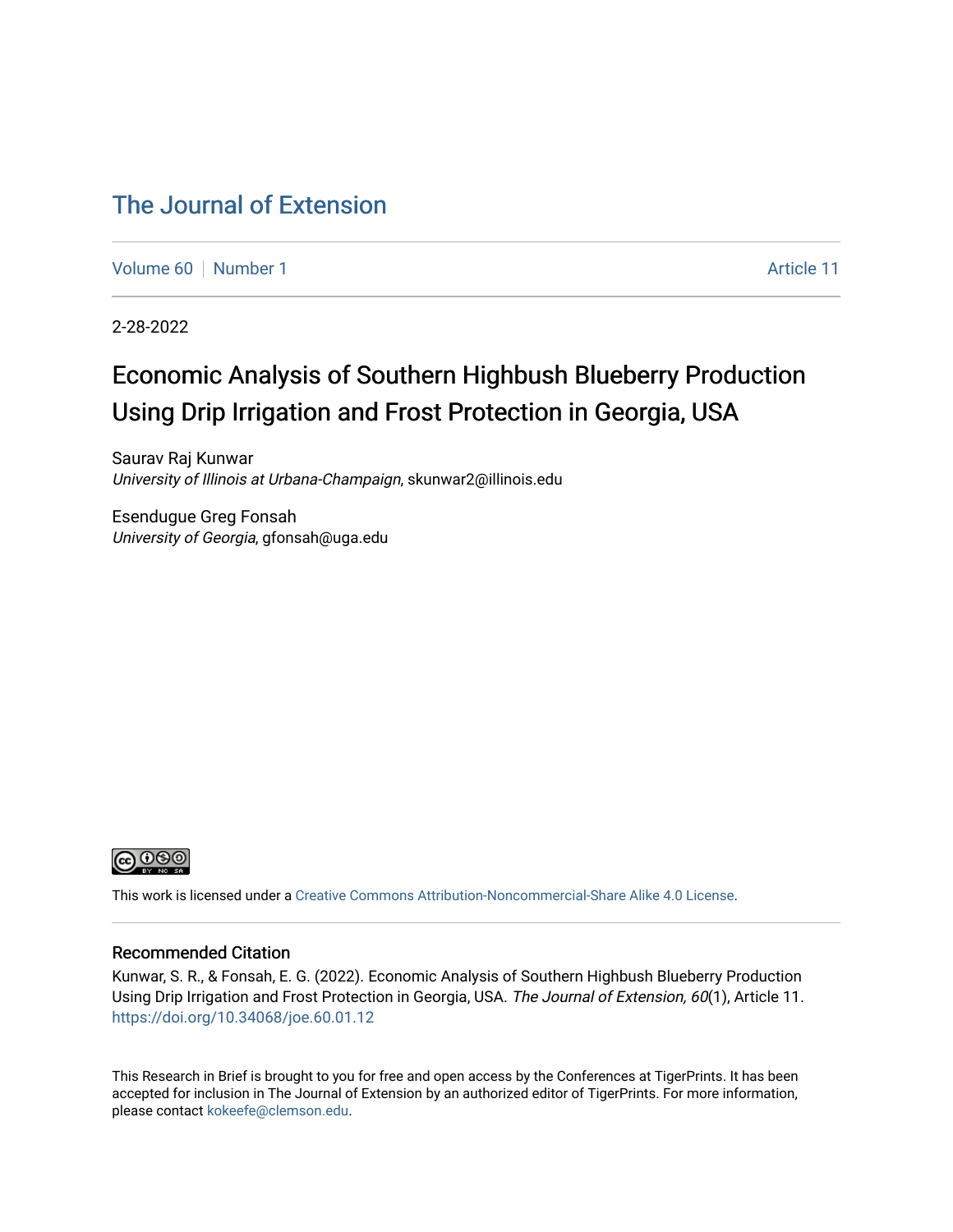# Economic Analysis of Southern Highbush Blueberry Production Using Drip Irrigation and Frost Protection in Georgia, USA

## Cover Page Footnote

The authors are indebted to Renee Holland, Blueberry Extension Agent, Bacon County, and Renae Woods, Administrative Assistance in the Department of Agricultural Economics, Tifton Campus, for their multiple contributions that made this research successful.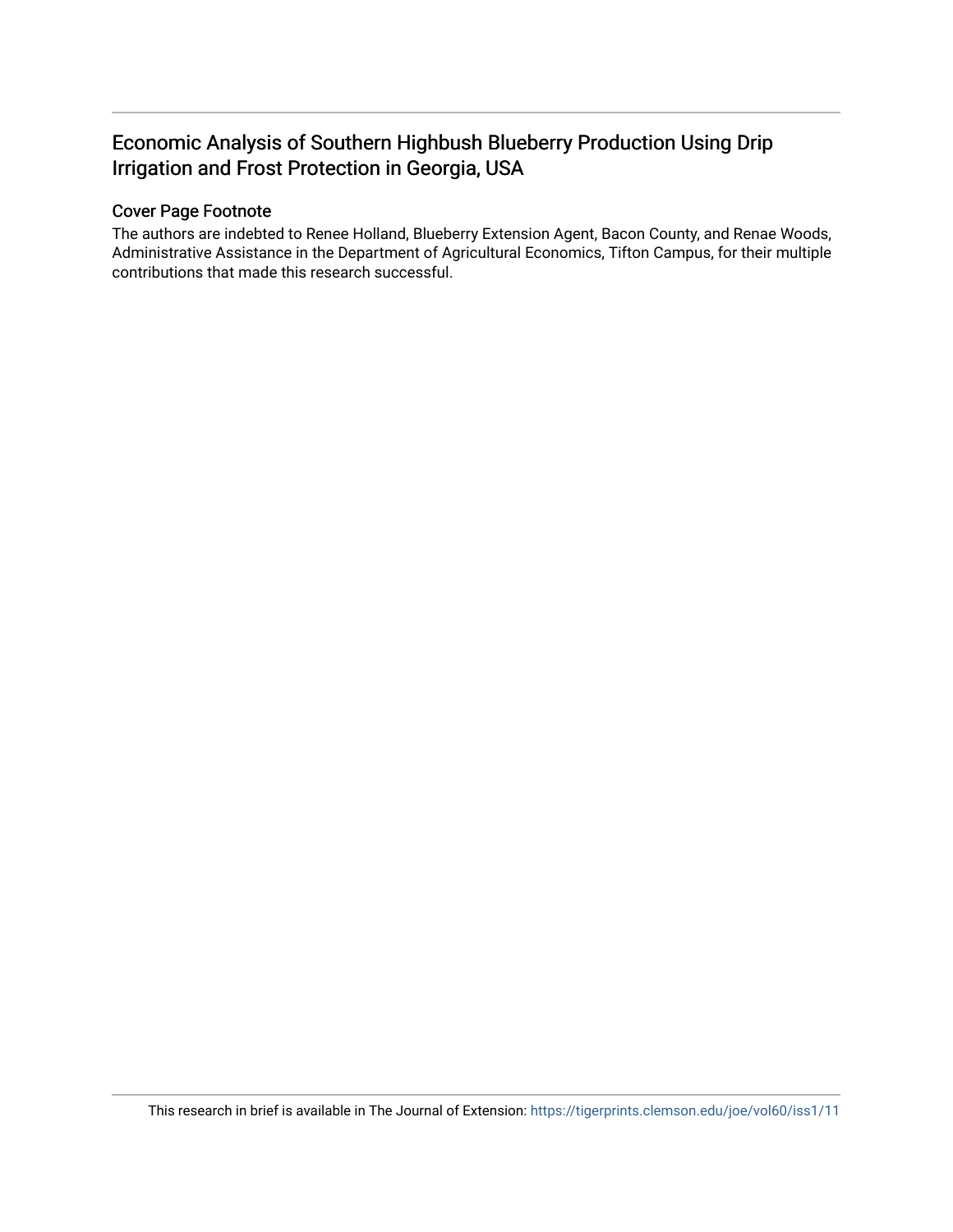# **Economic Analysis of Southern Highbush Blueberry Production Using Drip Irrigation and Frost Protection in Georgia, USA**

SAURAV RAJ KUNWAR<sup>1</sup> AND ESENDUGUE GREG FONSAH<sup>2</sup>

AUTHORS: 1University of Illinois at Urbana-Champaign. ²University of Georgia.

**Abstract**. A partial enterprise budget offers a simple way to evaluate the costs and returns profile of the agricultural firm. However, the simplicity of the partial enterprise budget consequentially lacks accuracy, as it uses fixed single estimates and ignores potential variation in the components of the agricultural production processes. We studied risk-rated returns from southern highbush blueberry productions that use drip irrigation systems and calculated five scenarios for blueberry prices and yields. The risk-rated return analysis gauges the returns over total costs under different specified situations and addresses possible uncertainty. We show the chance of profit from southern highbush blueberry in Georgia is 69% in any full production year and calculate expected returns over costs to be \$952 per acre. This approach is helpful for minimizing risk at the farmer's production level and policy formation level.

#### **INTRODUCTION**

Blueberry (*Vaccinium sps*.) is a perennial plant sharing the Ericaceae family with other plants such as rhododendron, crowberry, and cranberry. There are four major types of blueberries, namely: lowbush, southern highbush, northern highbush, and rabbiteye, all of which are native to North America (Fonsah et al., 2013; Scherm et al., 2001). Southern highbush (*V. corym-bosum hybrids*) is a hybrid between northern highbush (*V. corymbosum*) and the native southern species, *V. darrowii,* and it is best adapted to South Georgia. The market window for southern highbush produced in Georgia, unfortunately, coincides and competes with both the Florida market window from April to May and huge import supplies from Mexico in April, thus driving down the prices obtained by growers in both Georgia and Florida in particular as well as the southeast region in general (Fonsah, 2021).

Southern highbush is site-specific, making it difficult to grow anywhere, similar to rabbiteye blueberry. The irrigation system in blueberry cultivation is related to the adopted method of cultivation. Growing in pine bark requires overhead irrigation (Fonsah et al., 2007), while drip irrigation is used when water saving and fertigation are the primary foci. Blueberry in Georgia is susceptible to frost events occurring from January to April and can have significant damage depending on the stage of floral growth (Conlan et al. 2018).

This study considered the use of drip irrigation and frost protection.

In Georgia, a total of 54.5 million pounds were produced from 13,300 acres, out of which only 53.3 million pounds were utilized in 2018 (NASS, 2019). The total production increased by 27% from 43 million pounds in 2009 to 54.5 million pounds in 2018 (NASS, 2010; NASS, 2019). Blueberry yield and price received by growers in Georgia have fluctuated over the last decade. The yield was highest in 2014 (5,540 pounds per acre, making Georgia the top blueberry producer in the U.S.) and lowest in 2017 (3,730 pounds per acre) (NASS, 2015; NASS, 2019). In Georgia, the highest price (\$2.80 per pound) received for fresh blueberries was in 2013, while the lowest (\$1.59 per pound) was in 2016 (NASS, 2015; NASS, 2019). Prices for fresh fruit represent the average price producers receive at the point of first sale. Since we observed variability in blueberry yield and price received for blueberries in Georgia, we categorized yield and price into different scenarios to examine the potential risks of yield and price variation. We then used these scenarios to calculate total returns over total costs. Thus, the overall objective of this study is to analyze risk-rated economic returns of southern highbush blueberry production in Georgia. Less than a decade ago, blueberry became Georgia's top fruits and tree nut commodity in terms of farm gate value, a position which the pecan industry dominated for decades. Blueberries con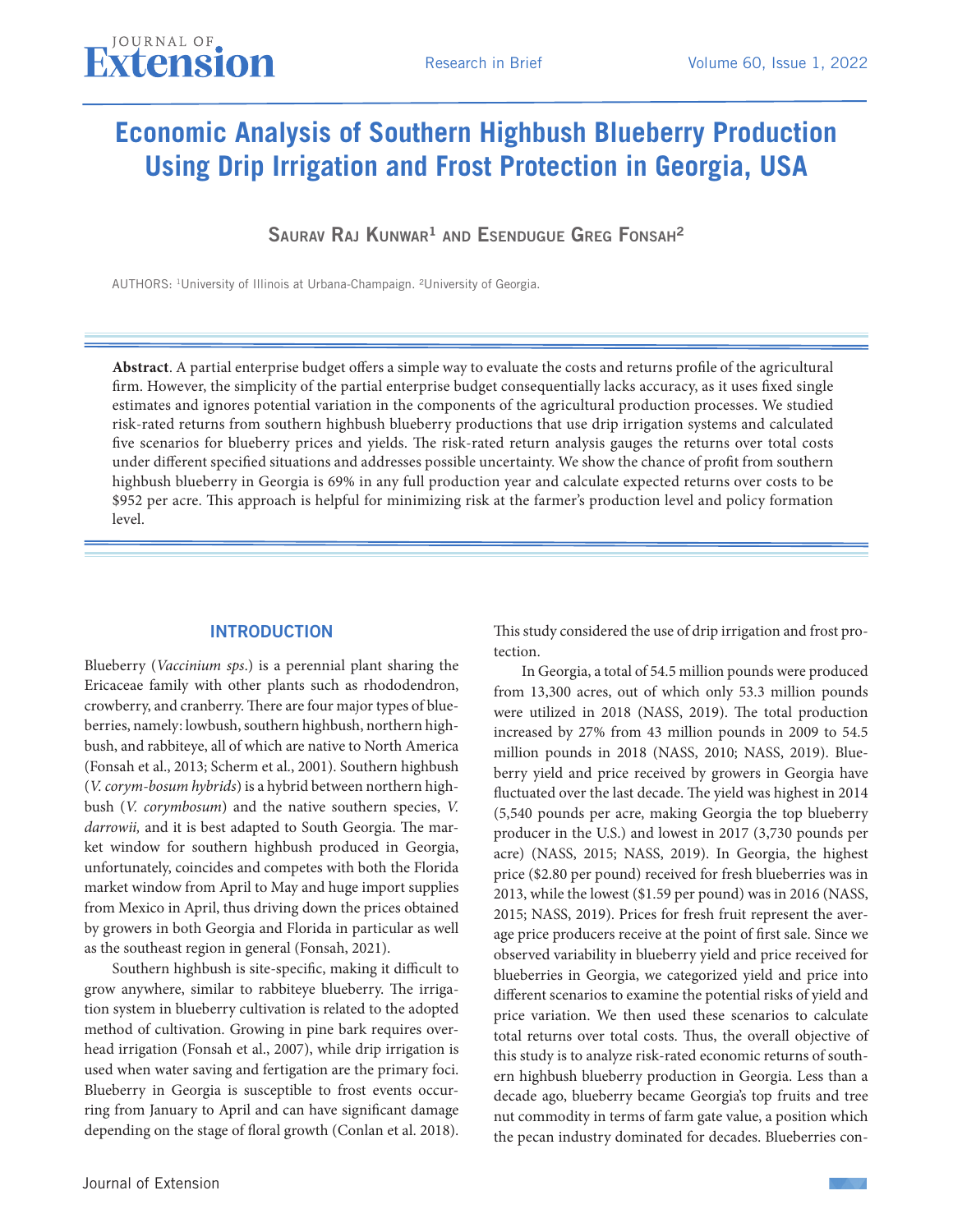tributed 48.87% of the total fruits and tree nuts value and 2.18% of the total Georgia agricultural farm gate value in 2018 (Wolfe & Stubbs, 2019). Hence, this study is critical in determining the productivity, profitability, and sustainability of the industry.

A general budget is a farm management tool that assists researchers, extensionists, agricultural managers, financial institutions, and farmers in making informed production, financial, and marketing management decisions (Brumfield and Pavlis, 2019; Doye, 2016). It is generally developed to estimate profitability and expenses associated with a specific enterprise (Brumfield and Pavlis, 2019; Hanson et al., 2002). In addition, it helps in deciding among various choices that prevail in the farm enterprise (Lien, 2003). On the other hand, a risk-rated budget, like sensitivity analysis in financial management, is an extension of a partial enterprise budget, as it answers 'what if' questions about the variation of some volatile variables in the agricultural process. Unlike a partial enterprise budget, it incorporates risk to some degree by evaluating returns under different scenarios. The more the variation in the variables, the more scenarios are required for the precise evaluation of returns.

Risk-rated analysis or 'what if' analysis, is very popular and has become an almost integral part of budgeting. The University of Georgia (UGA) Cooperative Extension Services has developed several traditional budgets for southern highbush blueberry and other fruits and tree nut crops in Georgia such as pecans, muscadines, and blackberries (Awondo et al., 2017; Fonsah et al., 2007; Fonsah et al., 2008; Fonsah et al., 2013; Fonsah et al., 2013 and Fonsah et al., 2019). Our study adopted different price and yield scenarios to incorporate risks in the budget. We believe this model allows stakeholders, growers, financial institutions, and extension professionals to more easily interpret and understand the profitability level of the enterprise.

#### MATERIALS AND METHOD

We considered costs and returns based on an acre of producing southern highbush blueberries in the state of Georgia for a fresh market. The budget was developed for a production system that uses drip irrigation and frost control systems with a density of 1,210 plants per acre spaced 12 feet apart in a row and with 3 feet between rows.

Price and yield data were obtained directly from the growers and county agents through multiple meetings, focus group discussions, and Qualtrics surveys. There were 15 responses in the Qualtrics survey, but only 5 were usable. As a result of the poor participation in the Qualtrics survey, we organized a blueberry grower meeting and focus group discussions with the help of UGA Blueberry Extension Agents in Bacon County, the largest blueberry-producing area in

Georgia. There were about 150 farmers and county agents in the growers meeting and 18 farmers in the focus group meetings. Our analysis estimated costs and returns based on a 15-year long full production lifespan. Nevertheless, with good management practices (GMP) and recommendations from research and extension scientists, this time could be extended to 20 years or more. The first three years were considered as orchard establishment even though a small percentage of fruits can be harvested in the second and third years, while the fourth and subsequent years were considered fully productive (Fonsah et al., 2011; Fonsah et al., 2013; Pritts & Hancock, 1992). For the calculation of the returns over costs, we considered total costs from the full productive year.

Input prices were the average prices collected from farmers, agricultural vendors, and county extension professionals. There were many variations in input prices caused by factors such as discount rates based on quantity purchased, the relationship of the vendor to the growers, and whether the payment was cash or credit. Averaging the input price is the standard approach practiced and recommended by extension economists from the University of Georgia. Secondary data was also obtained from the UGA Agricultural Economics website and USDA/NASS reports (NASS, 2015; 2019).

The total cost of production was captured by estimating the fixed and the variable (pre-harvest, harvest, and marketing) costs. Fixed costs included machinery, irrigation, overhead, and management. Due to high divergence in the cost of land in southern Georgia, the land cost was purposively left out (Fonsah et al., 2007; Kunwar et al., 2019). To estimate costs associated with machinery and other equipment, we used standardized practices recommended by the Agricultural and Applied Economics Association (AAEA) Task Force on Commodity Costs and Returns (AAEA, 2000). Machinery and equipment costs for 2020 prices and calculations were based on 10 acres, then divided by 10 to obtain the cost per acre (Fonsah et al., 2007). Sprayers, rotary mowers, wagons, tractors, hedgers, trucks, spreaders, mulchers, harrows, and V blades were included in the fixed machinery cost. The fixed cost calculations also included parameters such as percentage used for the crop, purchase price, salvage value, lifespan, depreciation, interest, taxes, and insurance. For instance, we utilized 20%, 6.5%, and 1.5% for salvage value, interest rate, tax, and insurance respectively, since all equipment was assumed new (Brumfield and Pavlis, 2019).

The expected Georgia growers' price in 2020 was assumed to be \$2.65 per pound. The expected yields for the second and third years were assumed to be 1,700 and 4,000 pounds per acre respectively, while the yields for full productive years, starting from the fourth year, was 7,000 pounds per acre. All these assumptions were based on information gathered from farmers and county agents. Furthermore, we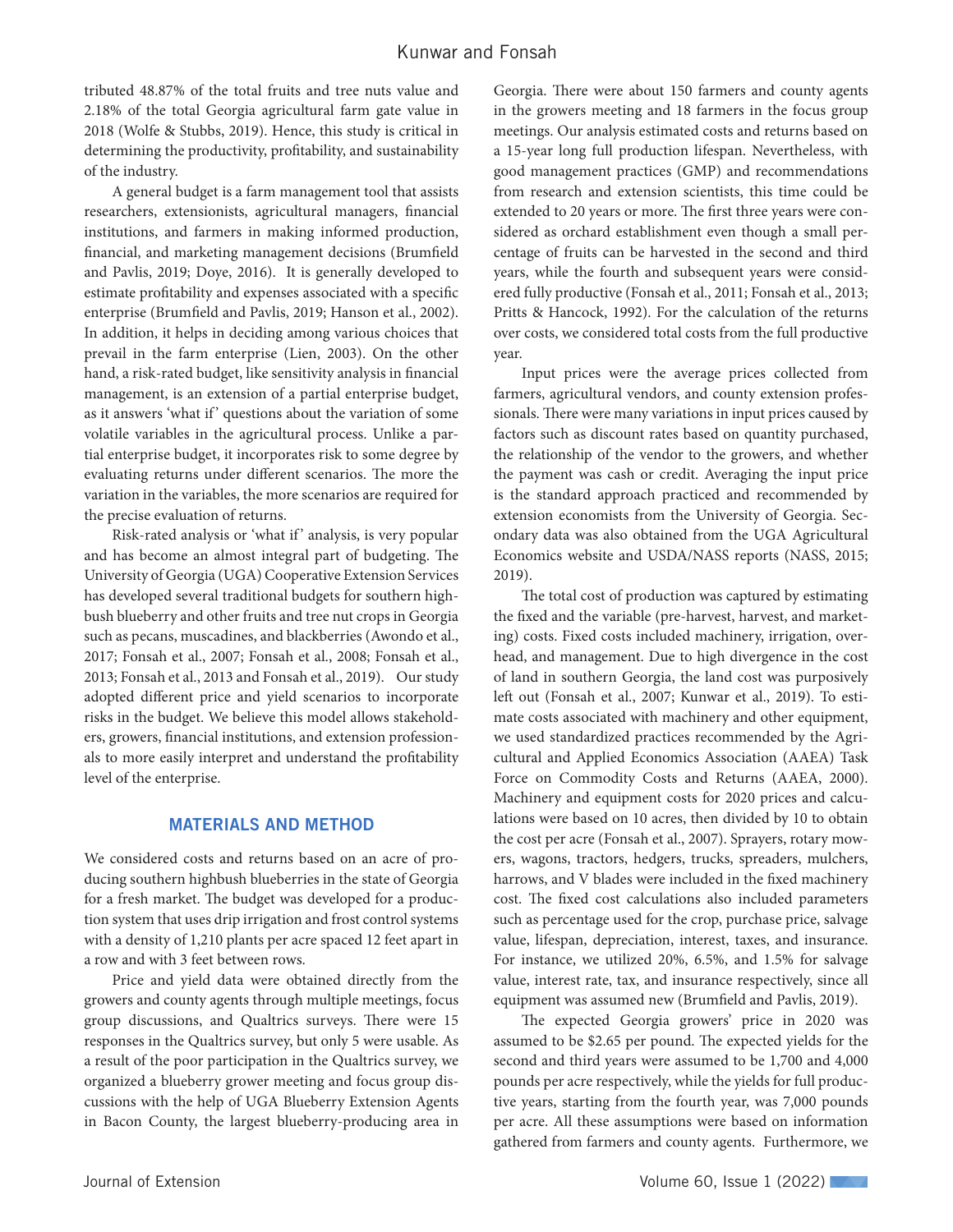also assumed a 5% loss during harvesting and packaging. As a result, the yields used for estimating revenue for the second, third and fourth to fifteenth years were 1,615, 3,800, and 6,650 pounds per acre respectively.

Risk-rated returns were calculated adopting a financial management sensitivity analysis approach that created five different scenarios of yield and price. To address variation in yields and prices, we assigned the five different scenarios as: 'best,' 'optimistic,' 'most likely,' 'pessimistic,' and 'worst.' The scenario 'most likely' indicates the base price or yield, which was obtained from growers and county agents during meetings and focus group discussions. The other scenarios were created using the base price and the base yield plus and minus 10% and 20% from the base price and the base yield (Fonsah and Chidebelu, 2012). The 'pessimistic' and 'worst' cases were assumed at 10% and 20% decreases from the 'most likely' case, while the 'optimistic' and 'best' were assumed at 10% and 20% increases from the 'most likely' case.

We adopted five out of the potential 25 price-yield scenarios. This simplifies the analysis of risk-rated returns over total costs; however, the simplification comes with the cost that it ignores cases for growers with a greater yield than the base yield and lower price than the base price and vice-versa. For calculating the chances of net returns in different scenarios and overall profits from blueberry production in Georgia, we assumed net returns follow a normal distribution. Therefore, the area under the normal distribution curve for net returns greater than zero gives the chance of profit from blueberry production. The derivation of the normal distribution of net returns follows from the step of calculation of mean and standard deviation using variations in the yields and prices (best, optimistic, pessimistic, and worst) from the base yield and the base price, respectively. This allows us to calculate a Z-score and, finally, the probability for net returns. Even though prices and yields are generally skewed, Tew et al. (1988) showed normal distribution of the net returns is valid.

Although this study used risk-rated return analysis to address variation in blueberry yields and prices over a period of time, it did not account for variation in costs, which is a limitation of the study. However, this study is crucially important to industry stakeholders, growers, financial institutions, and extension clientele, as it provides different levels of profitability even when the 'most likely' base price fluctuates.

#### RESULTS AND DISCUSSIONS

#### ESTIMATED FIRST-YEAR ESTABLISHMENT AND MAINTENANCE COST

The total variable cost and the total fixed cost per acre were \$6,947 and \$2,849, respectively. The total first-year establishment and maintenance cost was \$9,797 per acre (Table 1).

The reason for the higher year-one pre-variable cost compared to year two is due to the huge cost of land preparation, which includes pre-plant weed control, stumping, pushing and burning, chopping, fertilization, farming layout, and so forth. The labor cost for planting, based on a plant density of 1,210 plants per acre times \$2.30 per plant, was \$2,783. Pest control is one of the key cultural operations in southern highbush production. Compromising pest and disease control— which was \$607 per acre, equivalent to 9% of total variable costs—may have a serious negative impact on total yield (Table 1).

#### ESTIMATED SECOND-YEAR ESTABLISHMENT AND MAINTENANCE COST

The total variable cost and the total fixed cost in the second year of production were \$4,834 and \$2,026 per acre, respectively (Table 2). Comparing the first and second years, there is a small variation in the total fixed cost. The second year variable cost was lower by \$2,113 per acre simply because there was no land preparation cost. However, unlike year-one production, new input, harvesting, and marketing costs contributed to the total variable costs in year two since a percentage of the crop was harvested and sold. The harvesting and marketing costs were estimated at \$3,375 per acre, which is approximately 70% of the total variable cost and nearly 50% of the total cost. All harvesting, custom packing, cooling, handling, and brokerage costs were estimated based on an expected yield of 1,615 pounds per acre after deducting 5% for field losses (Table 2).

#### ESTIMATED THIRD-YEAR MAINTENANCE COST

The estimated total variable costs in the third year, which was \$9,379 per acre, surpassed both the first year and the second year total variable costs. There was no change in the fixed costs compared to the first and second years. The increase in the total variable costs was almost 35% and 94% from the first and the second year total variable costs, respectively. Principally, the observed increase in the estimated total costs was due to an increase in the harvesting and marketing costs. Similar to the second year, the harvesting and marketing costs involved harvesting, custom packing, cooling, handling, and brokerage fees, all of which were based on an expected yield of 3,800 pounds per acre after considering 5% loss. The costs of harvesting and marketing were estimated at \$7,942 per acre, which is approximately 85% and 70% of the total variable costs and the total costs, respectively.

#### ESTIMATED FULL PRODUCTION YEARS AND MAINTENANCE COST

Blueberry orchards enter full production starting in the fourth year. Thus, the harvesting and marketing costs in the fourth year exceeded the previous years. The total costs in the full production years increased by 80%, 157%, and 54%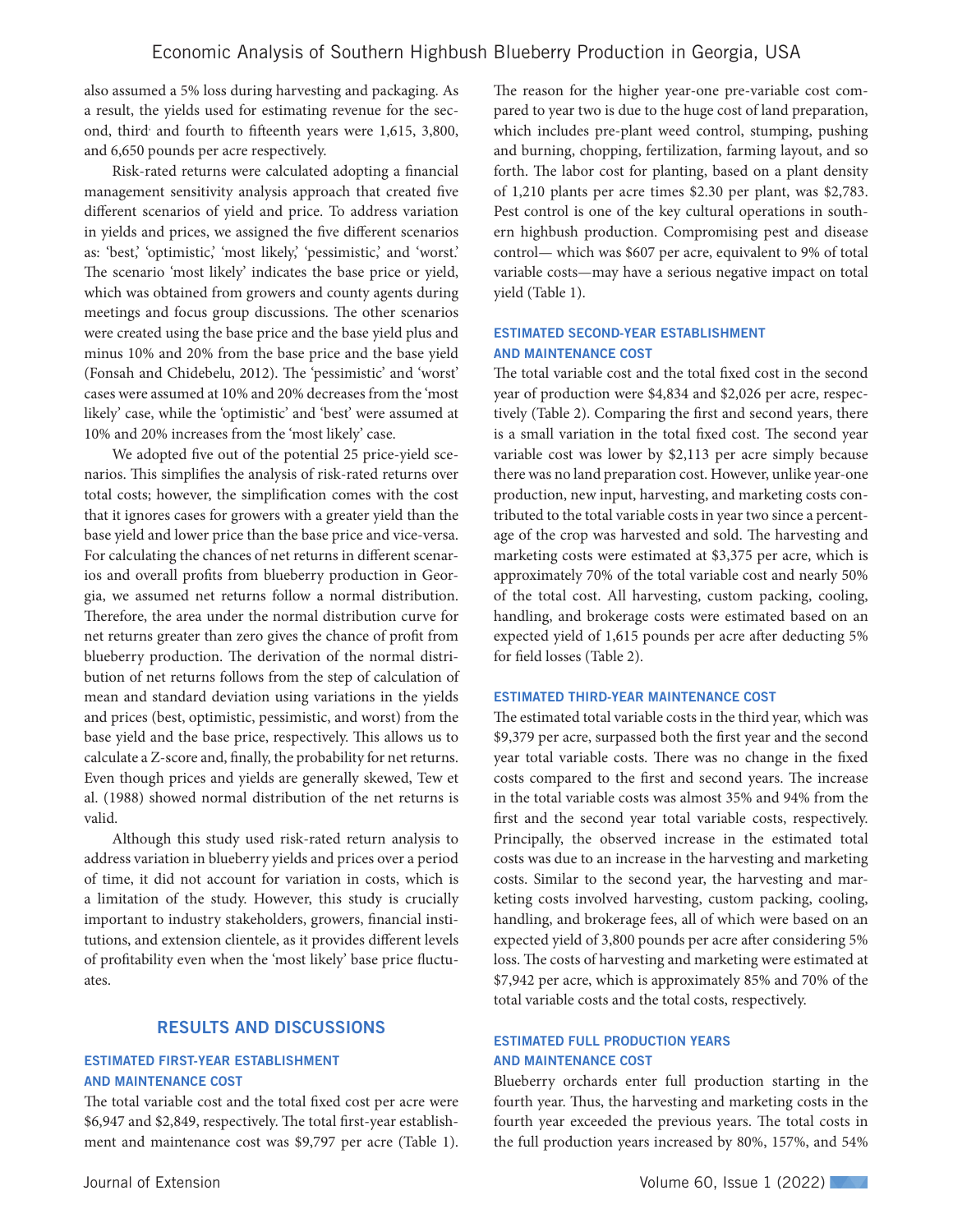## Kunwar and Fonsah

| Item                              | Application | Unit  | Quantity | Price    | Amount   |
|-----------------------------------|-------------|-------|----------|----------|----------|
| Land preparation                  |             |       |          |          |          |
| Preplant weed control             |             | Gal.  | 2.50     | 36.00    | 90.00    |
| Stumping, pushing, burning        |             | Acre  | 1.00     | 1,200.00 | 1,200.00 |
| Chopping                          |             | Acre  | 3.00     | 50.00    | 150.00   |
| Phosphate (DAP or MAP)            |             | Lb    | 150.00   | 0.13     | 19.50    |
| Copper sulfate                    |             | Lb    | 4.00     | 2.00     | 8.00     |
| Harrowing                         |             | Acre  | 3.00     | 50.00    | 150.00   |
| Bedding                           |             | Acre  | 1.00     | 150.00   | 150.00   |
| <b>Breaking</b> aisles            |             | Acre  | 1.00     | 75.00    | 75.00    |
| Ditching and drainage             |             | Acre  | 1.00     | 130.00   | 130.00   |
| Milled pine bark                  |             | Ton   | 20.00    | 40.00    | 800.00   |
| Planting                          |             |       |          |          |          |
| Plants $(3' \times 12')$          |             | Acre  | 1,210.00 | 2.30     | 2,783.00 |
| Planting labor                    |             | Acre  | 1,210.00 | 0.20     | 242.00   |
| <b>Fertilizers</b>                |             |       |          |          |          |
| Fertilizer (liquid)               |             | Gal.  | 64.00    | 1.86     | 119.04   |
| <b>Weed Control</b>               |             |       |          |          |          |
| Pre-emergence                     | 2 per year  | Acre  | 2.00     | 30.00    | 60.00    |
| Post-emergence                    | 2 per year  | Acre  | 2.00     | 20.00    | 40.00    |
| Tractor and sprayer               | 4 per year  | Hour  | 4.00     | 12.00    | 48.00    |
| Labor                             | 4 per year  | Hour  | 4.00     | 9.00     | 36.00    |
| <b>Insect and Disease Control</b> |             |       |          |          |          |
| Fungicide                         | 4 per year  | Acre  | 4.00     | 26.43    | 105.71   |
| Insecticide                       | 2 per year  | Acre  | 2.00     | 12.00    | 24.00    |
| Tractor and sprayer               | 6 per year  | Acre  | 6.00     | 12.00    | 72.00    |
| Labor                             | 6 per year  | Acre  | 6.00     | 9.00     | 54.00    |
| Pruning                           | 1 per year  | Hours | 3.00     | 9.00     | 27.00    |
| Irrigation and frost control      |             | Acre  | 1.00     | 140.00   | 140.00   |
| Interest on operating costs       |             | \$    | 6,523.25 | 0.07     | 424.01   |
| Total variable costs (TVC)        |             | \$    |          |          | 6,947.26 |
| Tractor and equipment             |             | Acre  | 1.00     | 1,521.30 | 1,521.30 |
| Overhead and management           |             | \$    | 6,947.26 | 0.15     | 1,042.09 |
| Irrigation                        |             | Acre  | 1.00     | 286.07   | 286.07   |
| Total fixed costs (TFC)           |             | \$    |          |          | 2,849.46 |
| Total establishment costs         |             | \$    |          |          | 9,796.72 |

Table 1. First-Year Establishment Cost of Blueberry Orchard Using Drip Irrigation in Georgia, 2020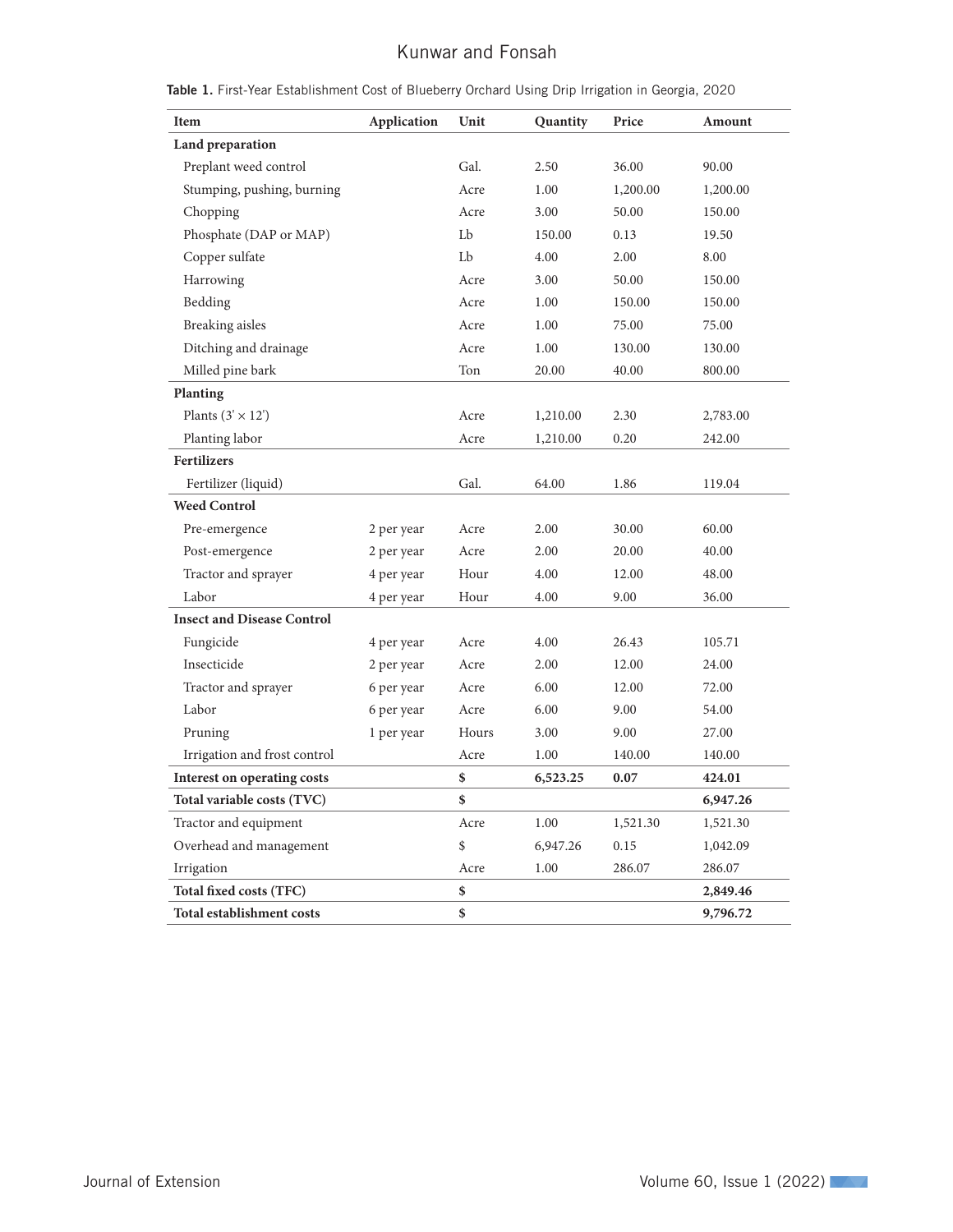## Economic Analysis of Southern Highbush Blueberry Production in Georgia, USA

| Item                                   | Application | Unit | Quantity | Price   | Amount   |
|----------------------------------------|-------------|------|----------|---------|----------|
| <b>Fertilizers</b>                     |             |      |          |         |          |
| Fertilizer (liquid)                    | Year        | Gal. | 85.00    | 1.86    | 158.10   |
| <b>Weed Control</b>                    |             |      |          |         |          |
| Pre-emergence                          | 2 per year  | Acre | 2.00     | 30.00   | 60.00    |
| Post-emergence                         | 2 per year  | Acre | 2.00     | 20.00   | 40.00    |
| Labor                                  | 4 per year  | Acre | 4.00     | 9.00    | 36.00    |
| <b>Insect and Disease Control</b>      |             |      |          |         |          |
| Fungicide                              | 8 per year  | Acre | 8.00     | 46.13   | 369.00   |
| Insecticide                            | 4 per year  | Acre | 4.00     | 12.00   | 48.00    |
| Tractor and sprayer                    | 12 per year | Acre | 12.00    | 12.00   | 144.00   |
| Labor                                  | 12 per year | Acre | 12.00    | 9.00    | 108.00   |
| Pruning                                | 1 per year  | Acre | 1,210.00 | 0.22    | 266.20   |
| Irrigation and frost control           | Year        | Acre | 1.00     | 140.00  | 140.00   |
| Interest on operating costs            |             | \$   | 1,369.30 | 0.07    | 89.00    |
| Harvesting and marketing costs         |             |      |          |         |          |
| Harvesting                             |             | Lb   | 1,615.00 | 1.00    | 1,615.00 |
| Custom packing                         |             | Lb   | 1,615.00 | 0.94    | 1,518.10 |
| Cooling, handling, and brokerage (15%) |             | Lb   | 1,615.00 | 0.15    | 242.25   |
| <b>Total variable costs</b>            |             | \$   |          |         | 4,833.65 |
| Tractor and equipment                  |             | Acre | 1.00     | 1521.30 | 1521.30  |
| Overhead and management                |             | \$   | 1,458.30 | 0.15    | 218.75   |
| Irrigation                             |             | Acre | 1.00     | 286.07  | 286.07   |
| Total fixed costs (TFC)                |             | \$   |          |         | 2,026.11 |
| Total establishment costs (TC)         |             | \$   |          |         | 6,859.77 |

Table 2. Second-Year Establishment Cost of Blueberry Orchard Using Drip Irrigation in Georgia, 2020

from the first year, second year, and third years' costs, respectively. The total harvesting and marketing costs were \$13,899 per acre, which consisted of approximately 89% of the total variable costs and 79% of the total costs. Once the orchard entered full production (years four to 15 in this study), we further assumed that costs would not vary in subsequent years since cultural practices would be more or less similar. The expected yield of 6,650 pounds per acre was assumed to be constant for the rest of the life of the orchard.

#### RISK-RATED RETURNS OVER TOTAL COSTS

Table 5 provides the risk-rated returns over the total costs of producing southern highbush blueberries in Georgia. The first row in Table 5 provides the net return on five different possible scenarios, as described in the material and method section above. For instance, in the best-case scenario, the chance of gaining \$3,820 or more per acre in a full production year is 7%, whereas, in the worst-case scenario, there is a 7% chance of losing \$1,917 or less per acre. In the 'optimis-

tic' case scenario, the table shows that there is a 31% chance of obtaining a net revenue of \$1,908 or more per acre and a 31% chance of losing \$5 or less per acre in the 'pessimistic' case scenario. Finally, we observed a 69% chance of positive returns in any full production year from southern highbush blueberry production in Georgia.

#### **CONCLUSIONS**

The dynamic Georgia blueberry industry ranks top amongst the fruits and tree nuts commodity category in terms of farm gate value, thus showing potential for further growth. This is especially the case since blueberries are popular in both the fresh and processed markets. This study investigated the different costs associated with the southern highbush blueberry production using drip irrigation and frost protection in Georgia. We used a risk-rated return analysis over costs by analyzing five possible scenarios: 'best,' 'optimistic,' 'most likely, 'pessimistic,' and 'worst.'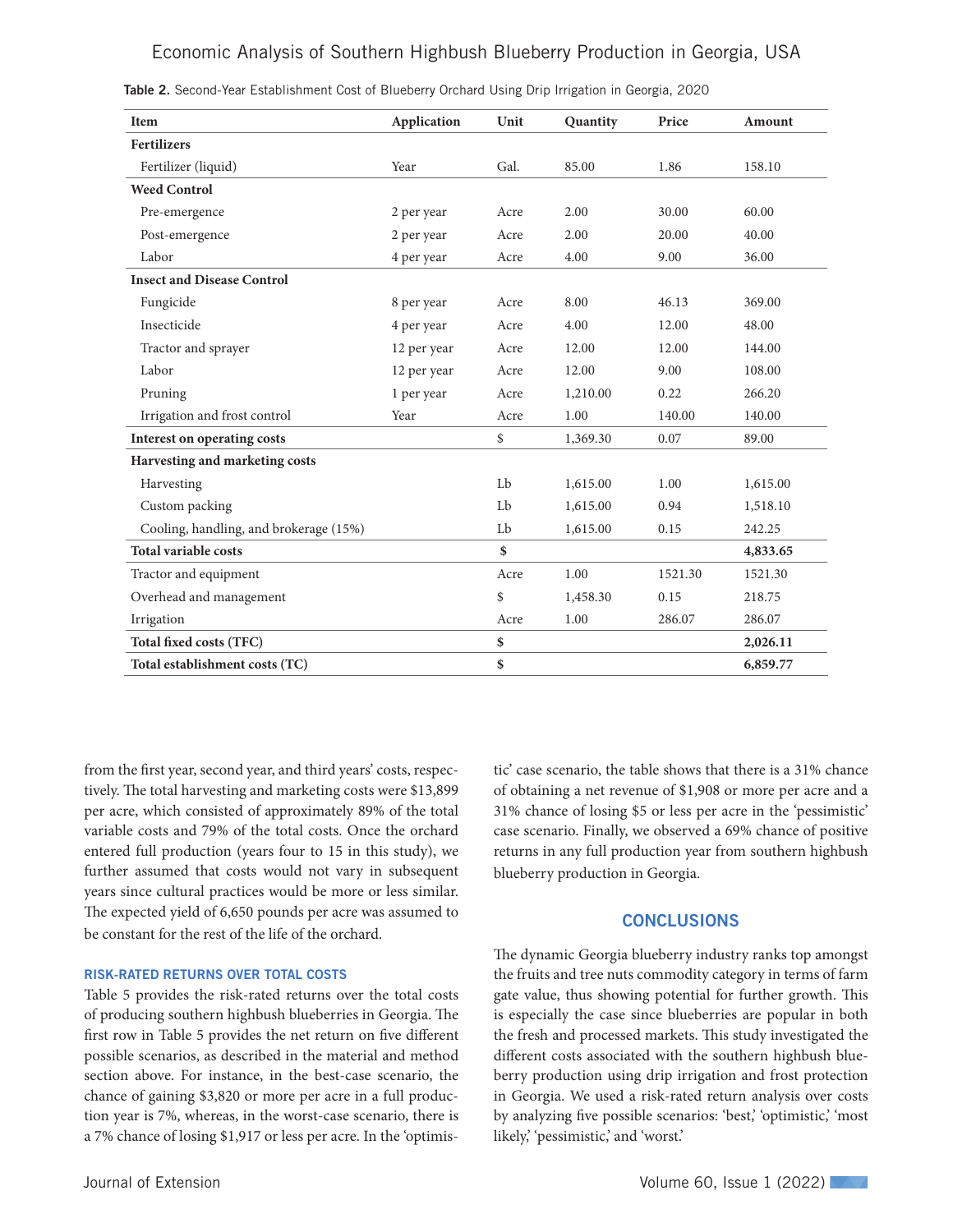## Kunwar and Fonsah

| Item                              | Application | Unit | Quantity | Price    | Amount    |
|-----------------------------------|-------------|------|----------|----------|-----------|
| Fertilizer                        |             |      |          |          |           |
| Fertilizer (liquid)               | Year        | Gal. | 85.00    | 1.86     | 158.10    |
| <b>Weed control</b>               |             |      |          |          |           |
| Pre-emergence                     | 2 per year  | Acre | 2.00     | 30.00    | 60.00     |
| Post-emergence                    | 2 per year  | Acre | 2.00     | 20.00    | 40.00     |
| Labor                             | 4 per year  | Acre | 4.00     | 9.00     | 36.00     |
| <b>Insect and disease control</b> |             |      |          |          |           |
| Fungicide                         | 8 per year  | Acre | 8.00     | 46.13    | 369.00    |
| Insecticide                       | 4 per year  | Acre | 4.00     | 7.00     | 28.00     |
| Tractor and sprayer               | 12 per year | Acre | 12.00    | 12.00    | 144.00    |
| Labor                             | 12 per year | Acre | 12.00    | 9.00     | 108.00    |
| Pruning                           | 1 per year  | Acre | 1,210.00 | 0.22     | 266.20    |
| Irrigation and frost control      |             | Acre | 1.00     | 140.00   | 140.00    |
| Interest on operating costs       |             | \$   | 1,349.30 | 0.07     | 87.70     |
| Harvesting and marketing costs    |             |      |          |          |           |
| Harvesting                        |             | Lb   | 3,800.00 | 1.00     | 3,800.00  |
| Custom packing                    |             | Lb   | 3,800.00 | 0.94     | 3,572.00  |
| Cooling, handling, and brokerage  |             | Lb   | 3,800.00 | 0.15     | 570.00    |
| <b>Total variable costs</b>       |             | \$   |          |          | 9,379.00  |
| Tractor and equipment             |             | Acre | 1.00     | 1,521.30 | 1,521.30  |
| Overhead and management           |             | \$   | 1,437.00 | 0.15     | 215.55    |
| Irrigation                        |             | Acre | 1.00     | 286.07   | 286.07    |
| <b>Total fixed costs (TFC)</b>    |             | \$   |          |          | 2,022.92  |
| Total establishment costs (TC)    |             | \$   |          |          | 11,401.92 |

Table 3. Third-Year Establishment Cost of Blueberry Orchard Using Drip Irrigation in Georgia, 2020

The study estimates that the total variable costs in the first three establishment and maintenance years were \$6,947, \$4,834, and \$9,379 per acre, respectively. For each of the full production years, the total variable costs were estimated at \$15,544 per acre. The higher total variable costs observed in the first year compared to the second year were because growers should expect to incur additional costs to prepare the land. Additionally, there was an increase in the total variable costs from the second year to the third and fourth years. The total variable costs increased alongside harvesting and marketing cost increases due to increased yield in the third and fourth years when the orchard entered the full production stage. The total establishment and maintenance costs for the first, second, and third years were estimated at \$9,797, \$6,860, and \$11,402 per acre, respectively. The highest total cost per acre (\$17,598) was recorded in the fourth year, which was the first full productive year. Finally, the risk-rated return analysis showed a 69% chance of obtaining profit and

a base-budgeted net revenue of \$952 per acre in the full productive year.

Although this study did not consider variation in costs incurred by growers, it evaluated net returns under different scenarios by projecting the chance of profit from southern highbush blueberry in Georgia. The results from this study could be used at the farmers' level to minimize risk or implemented in agricultural policy formation to assist growers. More specifically, with the help of extension agents, growers can use this study to identify their scenarios and assess returns over costs from blueberry production, helping them to decide on production plans. Follow-up research to this study may consider variation in costs among growers or utilize probabilistic approaches to address potential variations.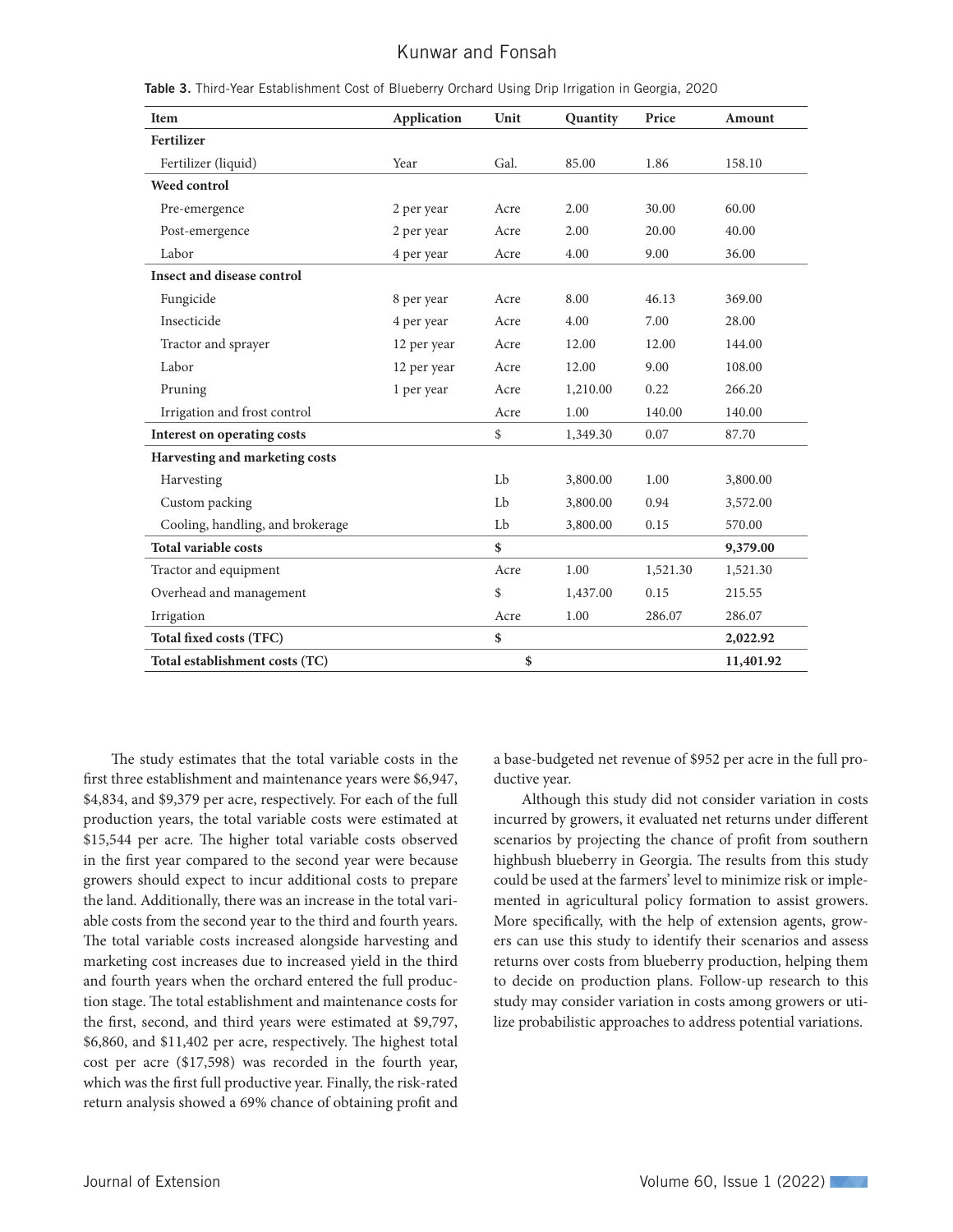## Economic Analysis of Southern Highbush Blueberry Production in Georgia, USA

| <b>Item</b>                            | <b>Application</b> | Unit  | Quantity | Price    | Amount    |
|----------------------------------------|--------------------|-------|----------|----------|-----------|
| Fertility                              |                    |       |          |          |           |
| Fertilizer (liquid)                    | Year               | Gal.  | 85.00    | 1.86     | 158.10    |
| Weed control                           |                    |       |          |          |           |
| Pre-emergence                          | 2 per year         | Acre  | 2.00     | 50.00    | 100.00    |
| Post-emergence                         | 3 per year         | Acre  | 3.00     | 15.00    | 45.00     |
| Tractor and sprayer                    | 4 per year         | Hour  | 4.00     | 12.00    | 48.00     |
| Labor                                  | 4 per year         | Hour  | 4.00     | 9.00     | 36.00     |
| Insect and disease control             |                    |       |          |          |           |
| Insecticides                           | 5 per year         | Acre  | 5.00     | 7.00     | 35.00     |
| Fungicides                             | 8 per year         | Acre  | 8.00     | 46.13    | 369.00    |
| Tractor and sprayer                    | 13 per year        | Hour  | 13.00    | 12.00    | 156.00    |
| Labor                                  | 13 per year        | Acre  | 13.00    | 9.00     | 117.00    |
| Pruning                                |                    |       |          |          |           |
| Pruning (manual) (3' x 12')            | 1 per year         | Plant | 1,210.00 | 0.22     | 266.20    |
| Mechanical topping                     | 1 per year         | Acre  | 1.00     | 75.00    | 75.00     |
| Irrigation                             |                    | Acre  | 1.00     | 140.00   | 140.00    |
| Interest on operating costs            |                    | \$    | 1,545.30 | 0.07     | 100.44    |
| Harvesting and marketing costs         |                    |       |          |          |           |
| Harvesting                             |                    | Lb    | 6,650.00 | 1.00     | 6,650.00  |
| Custom packing                         |                    | Lb    | 6,650.00 | 0.94     | 6,251.00  |
| Cooling, handling, and brokerage (15%) |                    | Lb    | 6,650.00 | 0.15     | 997.50    |
| Total variable costs (TVC)             |                    | \$    |          |          | 15,544.24 |
| Tractor and equipment                  |                    | Acre  | 1.00     | 1,521.30 | 1,521.30  |
| Overhead and management                |                    | \$    | 1,645.74 | 0.15     | 246.86    |
| Irrigation                             |                    | Acre  | 1.00     | 286.07   | 286.07    |
| Total fixed costs (TFC)                |                    | \$    |          |          | 2,054.23  |
| Total budgeted cost per acre (TC)      |                    | $\$$  |          |          | 17,598.47 |

| <b>Table 4.</b> Costs of Productive Years (Fourth Year Onwards) of Blueberry Orchard Using Drip Irrigation in Georgia, 2020 |  |  |  |  |  |  |  |  |  |  |  |  |  |  |
|-----------------------------------------------------------------------------------------------------------------------------|--|--|--|--|--|--|--|--|--|--|--|--|--|--|
|-----------------------------------------------------------------------------------------------------------------------------|--|--|--|--|--|--|--|--|--|--|--|--|--|--|

Table 5. Risk-Rated Returns Over Total Costs of Producing Southern Highbush Blueberries in Georgia

|                                                                  | <b>Best</b> | Optimistic | <b>Most likely</b> | Pessimistic | Worst |
|------------------------------------------------------------------|-------------|------------|--------------------|-------------|-------|
| Net returns level (\$)                                           | 3,820       | 1,908      | 952                | -5          | -1917 |
| Chances of obtaining this level or more (%)                      |             | 31         | 50                 |             |       |
| Chances of obtaining this level or less (%)                      |             |            | 50                 | 31          |       |
| Chances for profit $= 69\%$<br>Base budgeted net revenue = \$952 |             |            |                    |             |       |